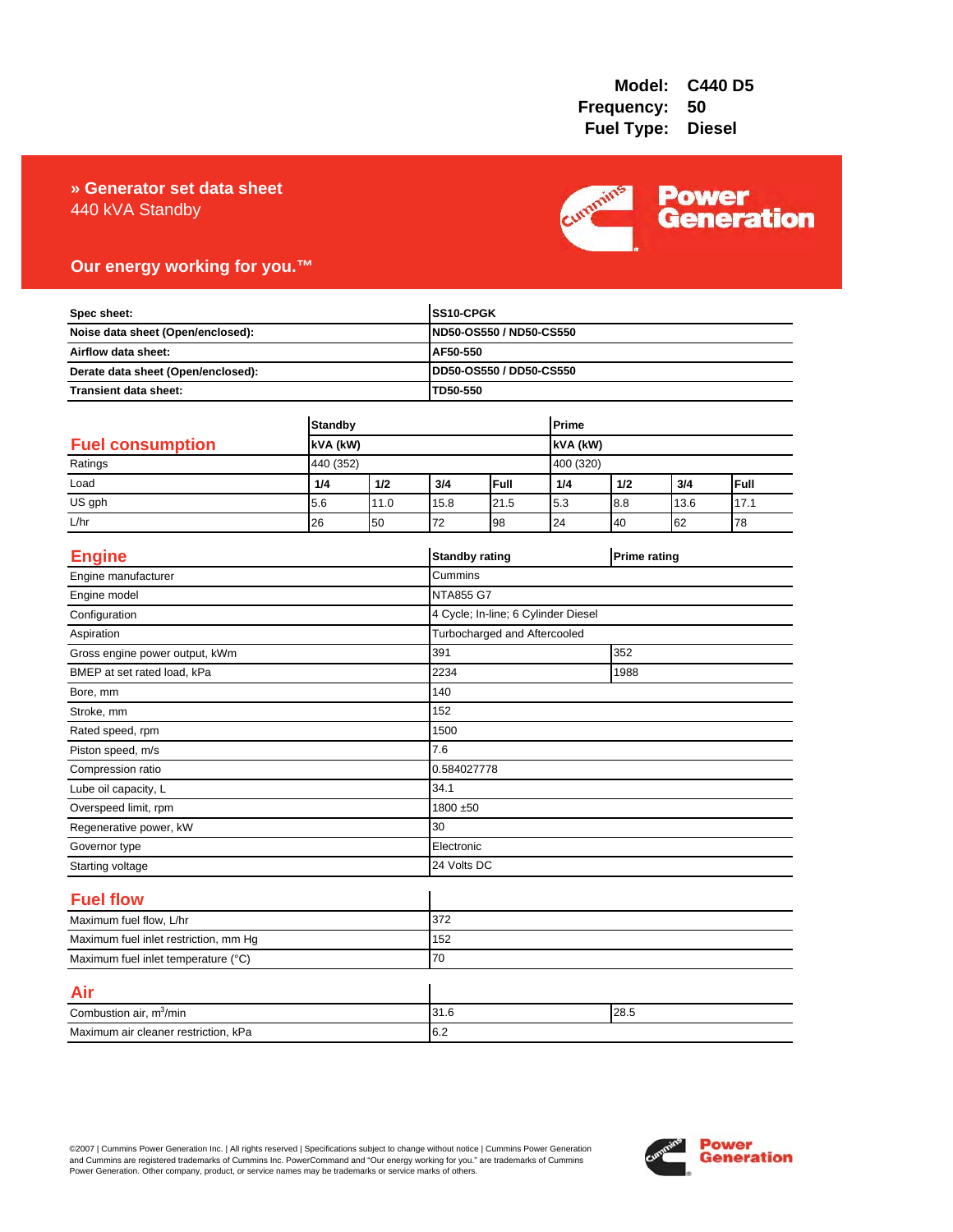| Exhaust                                   | <b>Standby rating</b> | <b>Prime rating</b> |
|-------------------------------------------|-----------------------|---------------------|
| Exhaust gas flow at set rated load, m/min | 184.3                 |                     |
| Exhaust gas temperature, C                | 553                   | 525                 |
| Maximum exhaust back pressure, kPa        | 10.2                  |                     |

 $\overline{\phantom{a}}$ 

### **Standard set-mounted radiator cooling**

| Ambient design, C                                 | 50             |  |  |
|---------------------------------------------------|----------------|--|--|
| Fan load, KW <sub>m</sub>                         |                |  |  |
| Coolant capacity (with radiator), L               | 45             |  |  |
| Cooling system air flow, m3/min @ 12.7mmH2O       | 7.5            |  |  |
| Total heat rejection, BTU/min                     | 13615<br>15128 |  |  |
| Maximum cooling air flow static restriction mmH2O | 19.1           |  |  |

# **Open set derating factors kVA (kW)**

Note: Standard open genset options running at 400V, 150m above sea level. For enclosed product derates, please refer to datasheet - DD50- CS550.

|                     | $27^\circ C$ | 40°C      | 45°C      | $50^{\circ}$ C  | 55°C          |
|---------------------|--------------|-----------|-----------|-----------------|---------------|
| <b>Standby</b>      | 440 (352)    | 440 (352) | 440 (352) | 436.5 (349.2)   | 405.8 (324.6) |
| Prime               | 400 (320)    | 400 (320) | 400 (320) | 396.8 (317.4)   | 365 (292)     |
| Weights*            |              |           | Open      | <b>Enclosed</b> |               |
| Unit dry weight kgs |              |           | 3493      | 5041            |               |

| $5.001$ and $1.0001$ and $1.000$ | .     | .  |
|----------------------------------|-------|----|
| Unit wet<br>kas<br>weinht<br>÷   | .3683 | אה |
|                                  |       |    |

\* Weights represent a set with standard features. See outline drawing for weights of other configurations

| <b>Dimensions</b>                | Lenath | <b>Width</b> | <b>Height</b> |
|----------------------------------|--------|--------------|---------------|
| Standard open set dimensions     | 3549   | 1100         | 2115          |
| Enclosed set standard dimensions | 5110   | 1563         | 2447          |

## **Genset outline**

### **Open set**



#### **Enclosed set**



Outlines are for illustrative purposes only. Please refer to the genset outline drawing for an exact representation of this model.

©2007 | Cummins Power Generation Inc. | All rights reserved | Specifications subject to change without notice | Cummins Power Generation and Cummins are registered trademarks of Cummins Inc. PowerCommand and "Our energy working for you." are trademarks of Cummins<br>Power Generation. Other company, product, or service names may be trademarks or service marks o